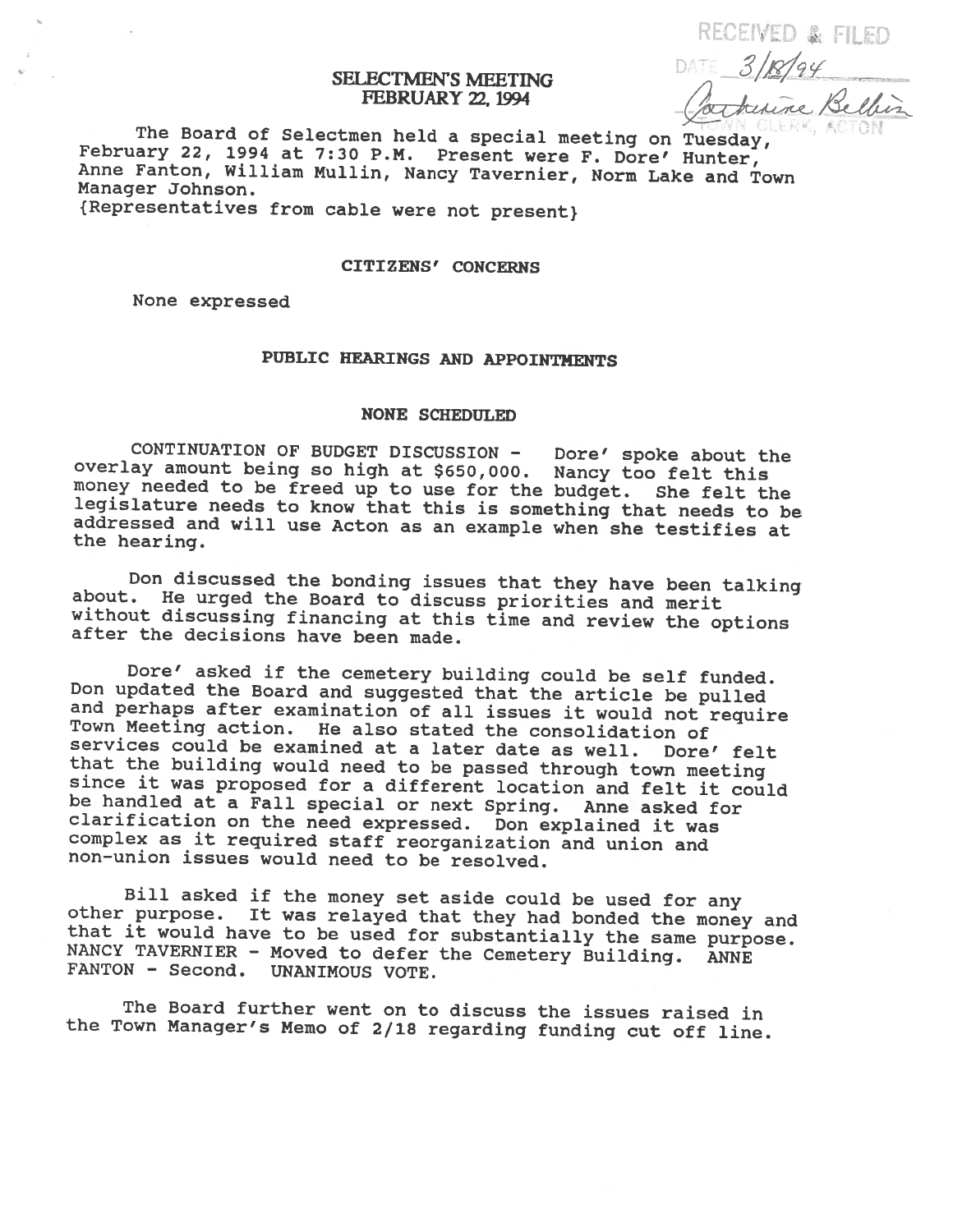NANCY TAVERNIER - Moved to use the interest from the Audubon Hill Gift to offset the expenses of COA for FY95. ANNE FANTON - Second. UNANIMOUS VOTE.

Item 3. Ladder truck — Nancy wanted to leave the door open if extra money came in to pay the annual bond payment for the truck.

Bill felt we needed to think about an override number and did not want to have it in excess of <sup>a</sup> million dollars inclusive of the local schools. Bill felt it is <sup>a</sup> solid approach and that it was <sup>a</sup> number with which the citizens would feel comfortable. He felt paving could be moved from debt exclusion.

Anne was uncomfortable with the ranking as outlined in Nancy's memo. Dore' asked if the Articles needed wording subject to override vote and do we need to specify it in the Article.

Nancy discussed the priority numbers and she felt we could stick with the list as developed by staff, Minuteman numbers would free up \$250,000, and the legislature will vote to issue increased Lottery and Education Aid monies.

Category one items should be guaranteed in the "B" Budget and Category two would be guaranteed/options - if additional funding or revenues are increased or through an override. Category three would be obtained through total option/override.

Anne felt we should try to stay within the list as prepared in the priority as developed by staff. However, she noted that Town Meeting had wanted to be involved in Capital purchases.

Norm felt that this list should remain in the same general order as developed by staff but would be against moving library desk up and sidewalks down the list.

Dore' felt we could move ahead and decide each item and change the list by moving items up and down later.

Bill felt some items needed to be addressed and endorsed Nancy's list and the moving up of the Ice House Pond.

ANNE FANTON - MOVED to leave the priority list essentially as it is presented. NORM LAKE - Second. 4-1 Bill Mullin NO.

NANCY TAVERNIER — Moved to group labor in <sup>a</sup> general override to restore the cuts on items 18, 19, 21, 30, summer help, library hours, <sup>p</sup>lanning hours. BILL MULLIN - Second. Motion Withdrawn.

Anne is opposed to the decision at this time beacuse it effectively moves them lower on the list. She noted the poor ranking of our libraries' spending on <sup>a</sup> Per capita basis. She feels <sup>p</sup>lanning could be bringing us tax revenue if properly staffed. Nancy felt the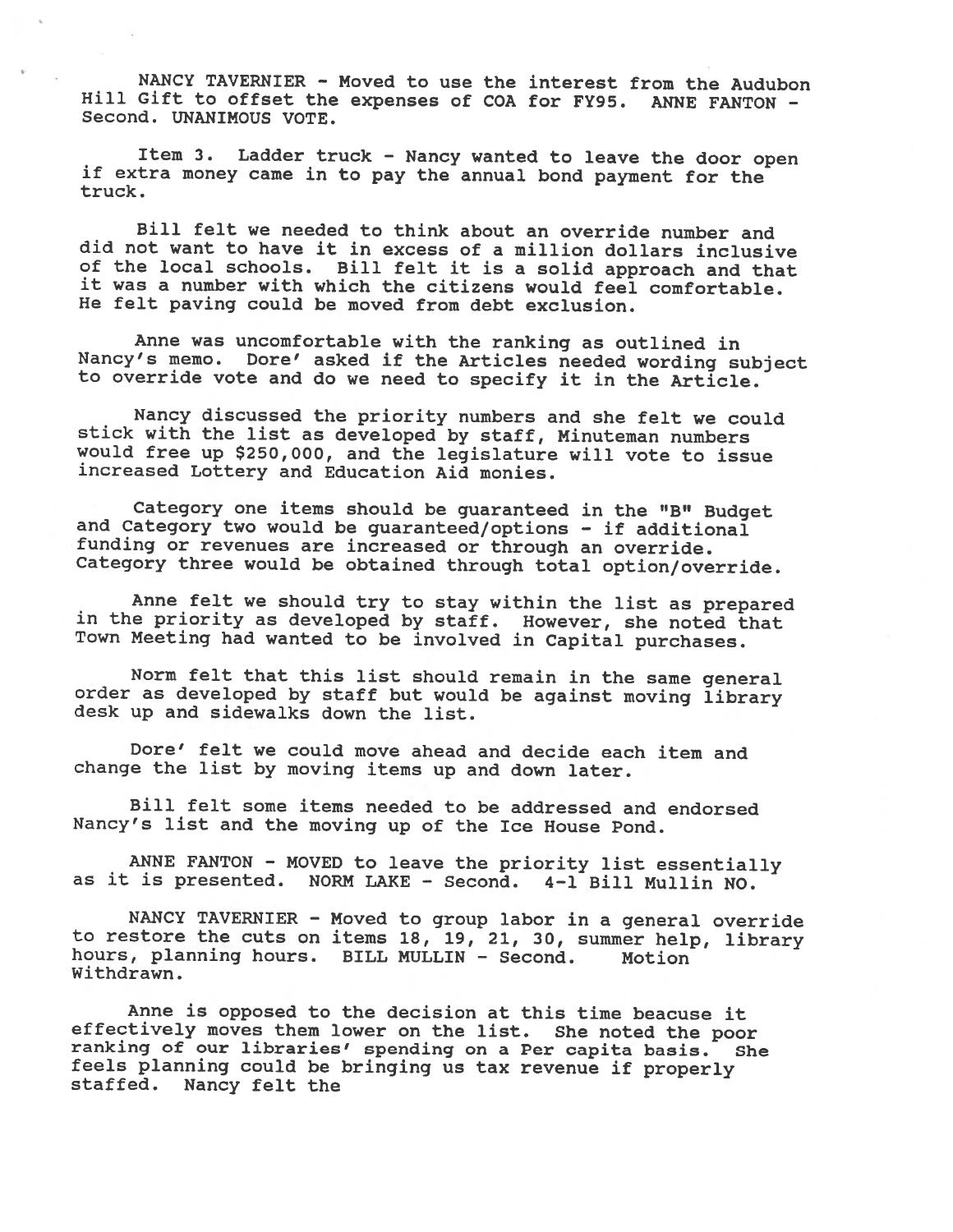citizens would vote to restore cuts at .6 per/l,000 or \$15/yr. on <sup>a</sup> \$250,000 home.

Norm asked if Nancy could be convinced to change override and pass over if voted in B-Budget on items 18, 19, 20, 21.

NANCY TAVERNIER - Moved to move the Impact Fee Bylaw to follow Kelly's Corner below #34. BILL MULLIN - Second. DORE', Norm and Anne No 2-3. Motion lost.

BILL MULLIN - Moved to put Ice House following Item 23.<br>NANCY TAVERNIER - Second. Anne asked if the \$30,000 assumed<br>money from the grant. Don said this would be for draining and dredging. Federal money would be for seed money to control<br>flooding. Nancy felt it could be endorsed as Ballot question and<br>Article. - 2-3 Motion fails.

NORM LAKE - Moved to delete the <sup>4</sup> wheel drive and group with Ladder truck for bonding. ANNE FANTON - Second. UNANIMOUS VOTE

NANCY TAVERNIER - Moved to delete 42-52 with the exception of Ice House Pond (51) and not to present them even if additional monies developed. NORM LAKE - Second. UNANIMOUS VOTE.

BILL MULLIN - Moved to move the command vehicle down to #36 after existing 35. NANCY TAVERNIER - Second. Nancy felt we really needed a 4 Wheel vehicle. Bill felt that voters already said no once. 3-2 BILL/ DORE' NO.

BILL MULLIN - Moved to include the Ladder truck as debt exclusion contingent motion for override. NANCY TAVERNIER - SECOND. UNANIMOUS VOTE.

NANCY TAVERNIER - Moved to include the Computer upgrade #7<br>in the operating budget. BILL MULLIN - Second. UNANIMOUS VOTE.

NANCY TAVERNIER - Moved to place the Snow guards in the budget. BILL MULLIN - Second. UNANIMOUS VOTE.

E-91l - Place in warrant article, bonded Bridges - Combine bonded, not overrided Bill felt not to separate- but in operating budget. Library Motar - in Budget Engineering Van — Warrant article Sidewalks — Warrant article - Bill wanted it in the operating budget. Norm felt it should be warrant article. Anne did not want it in operating budget. 4-Wheel Drive Vehicle - Article

Bill felt an aggregate cap should be <sup>p</sup>laced on override issues for FY95.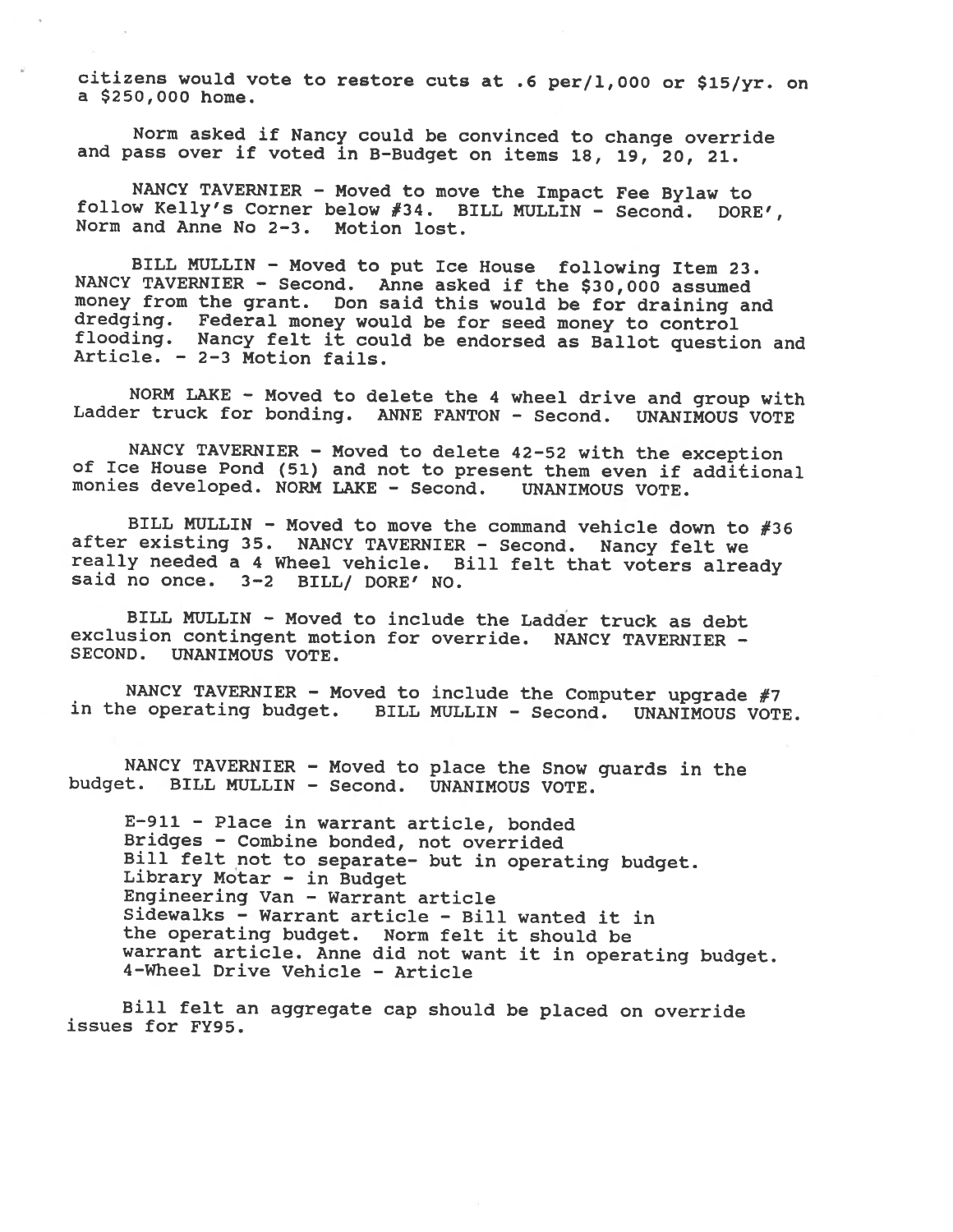Staff was asked to get generic warrant to allow them to make decision on debt exclusion or capital.

### WARRANT ARTICLES

The Board reviewed the 2/10/94 edition of the Warrant and made the following remarks and actions for staff follow-up. Budget Transfer - Needed expanded summary Self Funding - Consent, recommended Chimney Repair — We have to wait until RFP's are received Storm Approp. — Rework title — recommend Transfer Cemetery Funds — Consent — recommend Re—purchase Cemetery Land — removed at request of submitter Alternative revenue — Consent— recommend Acceptance of Gifts of Land — Consent — recommend Street Acceptance — Consent - recommend Charter Rd. Sidewalk Easements - Consent — recommend Main St. Easement — consent — recommend Change Zoning - Cit Pet. — Check with Planning on wording Rezone Piper Road. — removed. Amend Definition of Municipality - Check wording to reflect choice Child Care Facilities - Check with Planning on wording Accept MGL Chapter <sup>140</sup> section 147A - Consent Dog Regulations - Consent Amend Local Historic District Bylaw - Recommendation Deferred (send to Counsel for review) Historic District Bylaw Municipal Exemption - removed Remove Police Chief from Civil Service — Consent - recommended (Bill Abstaining) Affordable Housing- Need wording for article North Acton Recreation Area — Remove Formation of Mun. Power Organization Cit Pet — Recomm. Deferred License Renewal Disability - Removed School Teachers Early Retirement - Recommendation Deferred - get summary and number's/ Feltus Parcel — Remove

#### CONSENT CALENDAR

Nothing on Calendar

#### SELECTMEN'S BUSINESS

None

### TOWN MANAGER'S CONCERNS

NANCY TAVERNIER - Moved to approve the request from staff to increase self funding in the amount of \$111,000. NORM LAKE -Second. UNANIMOUS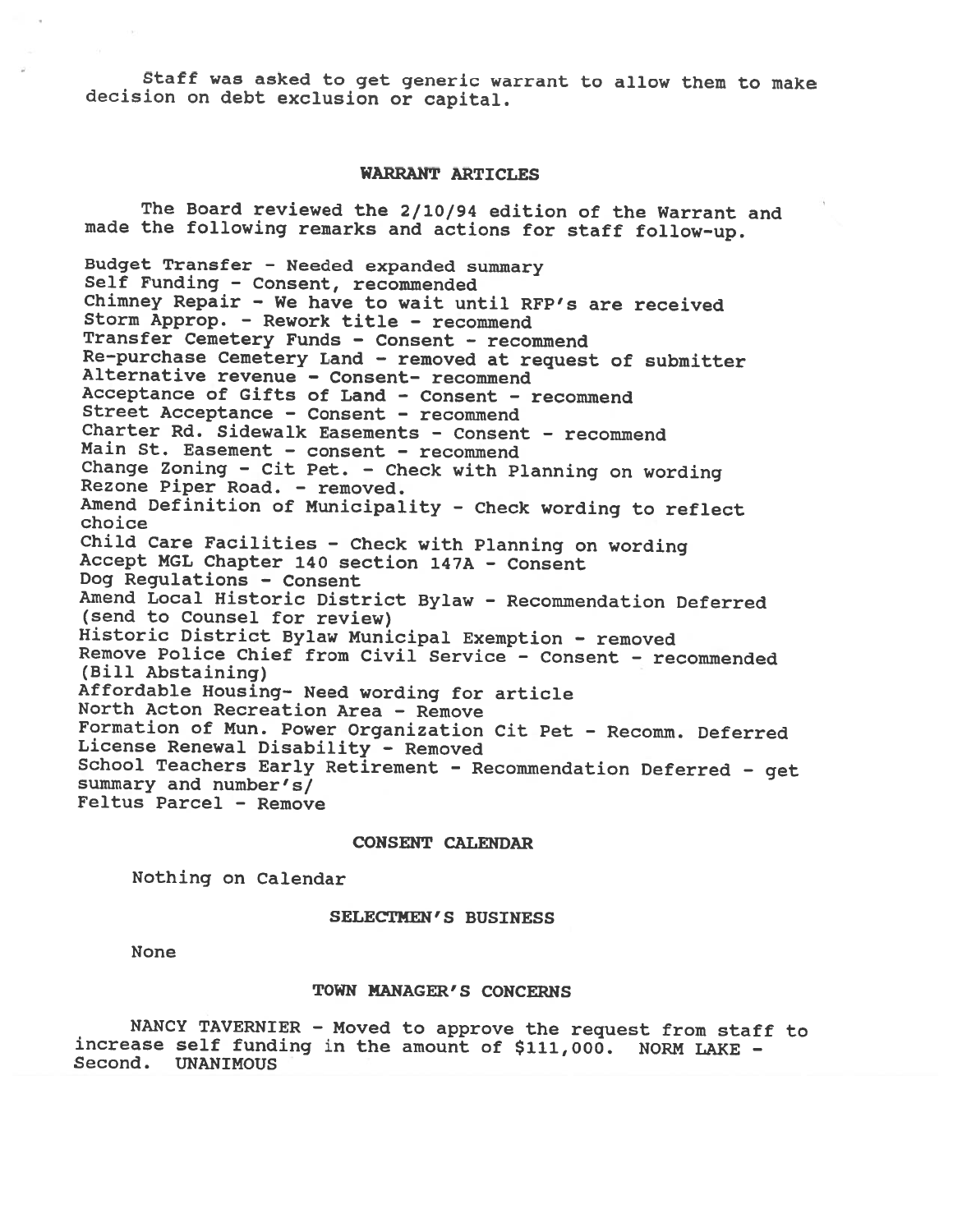BILL MULLIN - Moved to go into Executive Session for the purpose of discussing litigation.

The Board adjourned at 11:45 P.M.

- C-Mull Clerk  $5194$ 

Date

Christine Joyce Recording Secty. cmjWll—(490)